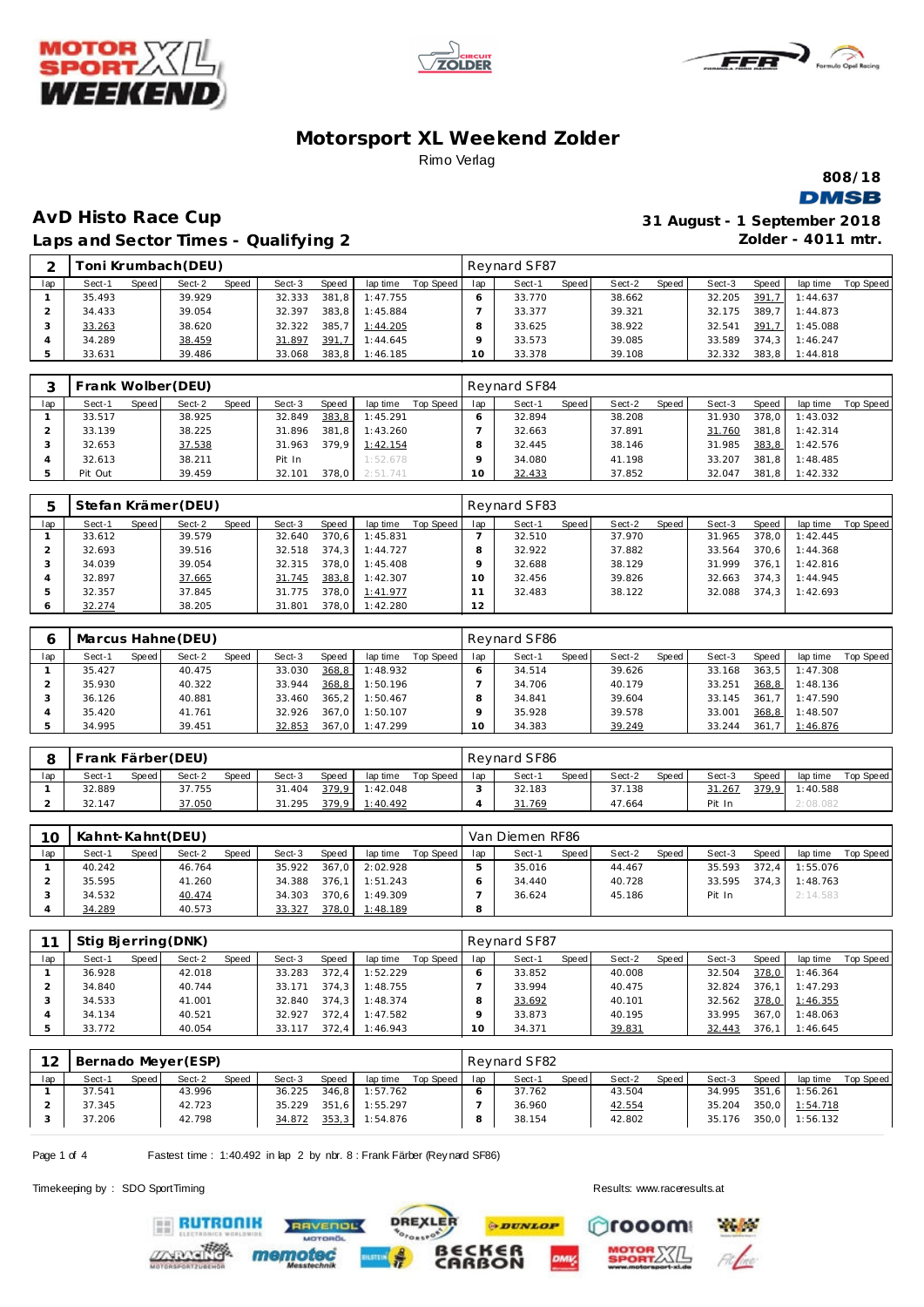





**808/18**

**DMSB** 

**AvD Histo Race Cup 31 August - 1 September 2018 Zolder - 4011 mtr.**

**Laps and Sector Times - Qualifying 2**

|        |        | __              |           |    |        |        |                 |          |
|--------|--------|-----------------|-----------|----|--------|--------|-----------------|----------|
| 37.307 | 43.105 | 350,0<br>35.891 | : 56.303  |    | 36.714 | 44.515 | 36.289<br>345,2 | : 57.518 |
| 36.976 | 45.521 | 353,3<br>36.449 | 58.946، ، | 10 |        |        |                 |          |
|        |        |                 |           |    |        |        |                 |          |

| 13  |        |         | Günter Becker (DEU) |       |        |       |          |           |     | Schiesser F4 |       |        |       |        |       |          |           |
|-----|--------|---------|---------------------|-------|--------|-------|----------|-----------|-----|--------------|-------|--------|-------|--------|-------|----------|-----------|
| lap | Sect-1 | Speed I | Sect-2              | Speed | Sect-3 | Speed | lap time | Top Speed | lap | Sect-1       | Speed | Sect-2 | Speed | Sect-3 | Speed | lap time | Top Speed |
|     | 35.533 |         | 40.998              |       | 33.142 | 374.3 | 1:49.673 |           |     | 34.542       |       | 40.248 |       | 33.347 | 378.0 | 1:48.137 |           |
|     | 34.958 |         | 39.731              |       | 32.725 | 378.0 | 1:47.414 |           |     | 34.374       |       | 39.474 |       | 32.778 | 381.8 | 1:46.626 |           |
|     | 34.751 |         | 40.759              |       | 33.204 | 385,7 | 1:48.714 |           |     | 35.060       |       | 39.736 |       | 33.023 | 385,7 | 1:47.819 |           |
|     | 35.141 |         | 40.715              |       | 32.993 | 378.0 | 1:48.849 |           |     | 34.403       |       | 39.813 |       | 33.419 | 381.8 | 1:47.635 |           |
|     | 34.827 |         | 39.544              |       | 32.999 | 374.3 | 1:47.370 |           |     | 35.145       |       | 40.778 |       | 32.905 | 374.3 | 1:48.828 |           |

| 15  | Lars Clasen (DNK) |       |        |       |        |       |          |           |          | Reynard SF87 |       |        |       |        |       |          |           |
|-----|-------------------|-------|--------|-------|--------|-------|----------|-----------|----------|--------------|-------|--------|-------|--------|-------|----------|-----------|
| lap | Sect-1            | Speed | Sect-2 | Speed | Sect-3 | Speed | lap time | Top Speed | lap      | Sect-1       | Speed | Sect-2 | Speed | Sect-3 | Speed | lap time | Top Speed |
|     | 33.785            |       | 38.273 |       | 32.308 | 381.8 | 1:44.366 |           |          | 32.234       |       | 38.769 |       | 32.472 | 383,8 | 1:43.475 |           |
|     | 33.035            |       | 37.919 |       | 47.236 | 379.9 | 1:58.190 |           |          | 32.149       |       | 38.311 |       | 32.538 | 379.9 | 1:42.998 |           |
|     | 33.138            |       | 38.902 |       | 32.540 | 381.8 | 1:44.580 |           |          | 32.109       |       | 38.094 |       | 31.942 | 376.1 | 1:42.145 |           |
|     | 33.955            |       | 38.714 |       | 31.938 | 376.1 | 1:44.607 |           | $\Omega$ | 34.216       |       | 39.379 |       | 31.985 | 381.8 | 1:45.580 |           |
|     | 32.410            |       | 38.272 |       | 31.879 | 381.8 | 1:42.561 |           |          | 32.457       |       | 38.215 |       | 31.655 | 378.0 | 1:42.327 |           |
|     | 32.788            |       | 38.225 |       | 32.001 | 378.0 | 1:43.014 |           | 12       |              |       |        |       |        |       |          |           |

| 16  |        |       | Henk van der Spoel(NLD) |       |        |       |          |           |                | Reynard SF84 |       |        |       |        |       |          |           |
|-----|--------|-------|-------------------------|-------|--------|-------|----------|-----------|----------------|--------------|-------|--------|-------|--------|-------|----------|-----------|
| lap | Sect-1 | Speed | Sect-2                  | Speed | Sect-3 | Speed | lap time | Top Speed | lap            | Sect-1       | Speed | Sect-2 | Speed | Sect-3 | Speed | lap time | Top Speed |
|     | 34.688 |       | 39.469                  |       | 33.193 | 361.7 | 1:47.350 |           |                | 33.512       |       | 38.431 |       | 39.121 | 354.9 | 1:51.064 |           |
|     | 34.208 |       | 39.747                  |       | 33.993 | 360.0 | 1:47.948 |           |                | 34.914       |       | 39.104 |       | 33.997 | 358.3 | 1:48.015 |           |
|     | 34.995 |       | 39.123                  |       | 33.428 | 361.7 | 1:47.546 |           |                | 33.889       |       | 38.647 |       | 32.784 | 367.0 | 1:45.320 |           |
|     | 34.547 |       | 38.893                  |       | 32.626 | 360.0 | 1:46.066 |           |                | 33.342       |       | 40.190 |       | 32.958 | 365.2 | 1:46.490 |           |
|     | 33.380 |       | 38.512                  |       | 32.477 | 367.0 | 1:44.369 |           |                | 33.220       |       | 39.875 |       | 33.132 | 358.3 | 1:46.227 |           |
| 6   | 34.055 |       | 38.396                  |       | 32.640 | 374,3 | 1:45.091 |           | $\overline{2}$ |              |       |        |       |        |       |          |           |

| 22  | Roel Mulder (NLD) |       |        |       |        |       |          |           |     | PRS RH <sub>02</sub> |       |        |       |        |       |          |           |
|-----|-------------------|-------|--------|-------|--------|-------|----------|-----------|-----|----------------------|-------|--------|-------|--------|-------|----------|-----------|
| lap | Sect-1            | Speed | Sect-2 | Speed | Sect-3 | Speed | lap time | Top Speed | lap | Sect-1               | Speed | Sect-2 | Speed | Sect-3 | Speed | lap time | Top Speed |
|     | 35.614            |       | 41.931 |       | 34.999 | 351.6 | 1:52.544 |           |     | 36.372               |       | 41.242 |       | 34.000 | 354,9 | 1:51.614 |           |
|     | 35.657            |       | 41.105 |       | 34.394 | 350.0 | 1:51.156 |           |     | 34.779               |       | 40.846 |       | 34.449 | 351.6 | 1:50.074 |           |
|     | 36.536            |       | 43.129 |       | 35.060 | 353.3 | 1:54.725 |           |     | 35.910               |       | 41.155 |       | 34.535 | 353.3 | 1:51.600 |           |
|     | 35.264            |       | 41.440 |       | 34.317 | 351.6 | 1:51.021 |           |     | 34.731               |       | 40.747 |       | 35.140 | 351.6 | : 50.618 |           |
|     | 34.957            |       | 41.109 |       | 34.302 | 350.0 | 1:50.368 |           | 0   | 34.882               |       | 41.247 |       | 34.176 | 351,6 | 1:50.305 |           |

| 25  |        |       | Nikolaj Madsen (DNK) |       |        |       |          |           | MK <sub>2</sub> |        |       |        |       |        |       |          |           |
|-----|--------|-------|----------------------|-------|--------|-------|----------|-----------|-----------------|--------|-------|--------|-------|--------|-------|----------|-----------|
| lap | Sect-1 | Speed | Sect-2               | Speed | Sect-3 | Speed | lap time | Top Speed | lap             | Sect-1 | Speed | Sect-2 | Speed | Sect-3 | Speed | lap time | Top Speed |
|     | 33.234 |       | 38.350               |       | 32.030 | 397.9 | 1:43.614 |           |                 | 33.118 |       | 38.271 |       | 33.116 | 397.9 | 1:44.505 |           |
|     | 32.615 |       | 38.241               |       | 31.970 | 395.8 | 1:42.826 |           |                 | 32.845 |       | 37.814 |       | 32.012 | 404,3 | 1:42.671 |           |
|     | 32.510 |       | 37.950               |       | 31.778 | 400.0 | 1:42.238 |           |                 | 32.507 |       | 37.513 |       | 31.792 | 402.1 | 1:41.812 |           |
| 4   | 32.179 |       | 37.622               |       | 32.076 | 400.0 | 1:41.877 |           | $10^{-1}$       | 32.849 |       | 38.166 |       | 31.741 | 402.1 | 1:42.756 |           |
| 5   | 32.902 |       | 38.359               |       | 32.333 | 402.1 | 1:43.594 |           |                 | 32.491 |       | 37.629 |       | 31.580 | 402.1 | 1:41.700 |           |
| O   | 32.614 |       | 37.979               |       | 32.218 | 400.0 | 1:42.811 |           | 12              |        |       |        |       |        |       |          |           |

| 35  |        |       | John Svensson (BEL) |       |        |       |          |           |     | Van Diemen JL12 |       |        |       |        |       |          |           |
|-----|--------|-------|---------------------|-------|--------|-------|----------|-----------|-----|-----------------|-------|--------|-------|--------|-------|----------|-----------|
| lap | Sect-1 | Speed | Sect-2              | Speed | Sect-3 | Speed | lap time | Top Speed | lap | Sect-1          | Speed | Sect-2 | Speed | Sect-3 | Speed | lap time | Top Speed |
|     | 34.606 |       | 39.924              |       | 33.459 | 363.5 | 1:47.989 |           |     | 33.929          |       | 39.799 |       | 33.176 | 367.0 | 1:46.904 |           |
|     | 34.351 |       | 39.399              |       | 33.235 | 368.8 | 1:46.985 |           |     | 33.904          |       | 39.161 |       | 33.685 | 365.2 | 1:46.750 |           |
|     | 34.136 |       | 39.217              |       | 33.142 | 368.8 | 1:46.495 |           |     | 34.016          |       | 39.234 |       | 33.134 | 368.8 | 1:46.384 |           |
| 4   | 36.315 |       | 40.594              |       | 33.303 | 368.8 | 1:50.212 |           | 10  | 33.869          |       | 40.640 |       | 33.406 | 370.6 | 1:47.915 |           |
| .5  | 33.943 |       | 39.086              |       | 33.088 | 367.0 | 1:46.117 |           |     | 33.695          |       | 39.064 |       | 33.301 | 363.5 | 1:46.060 |           |
|     | 34.014 |       | 39.897              |       | 33.116 | 368.8 | 1:47.027 |           | 12  |                 |       |        |       |        |       |          |           |

**DREXLER** 

**PDUNLOP** 

í€R<br>ON

Page 2 of 4 Fastest time : 1:40.492 in lap 2 by nbr. 8 : Frank Färber (Rey nard SF86)

**TVENDL** 

Timekeeping by : SDO SportTiming Results:<www.raceresults.at>

**ERUTRONIK** 

rooom

**Particular**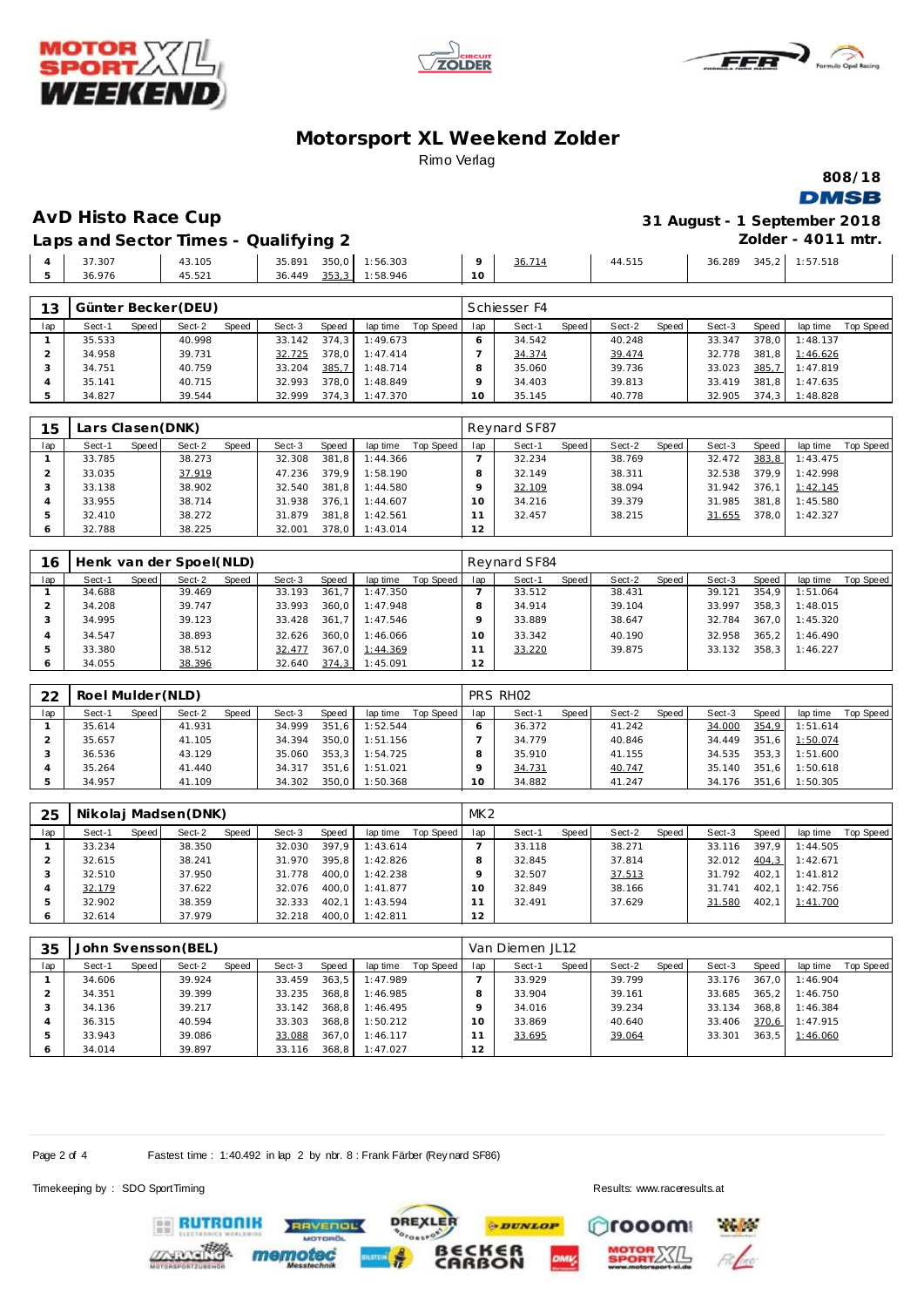





**808/18**

### **DMSB**

# **AvD Histo Race Cup Laps and Sector Times - Qualifying 2**

| 31 August - 1 September 2018 |
|------------------------------|
| Zolder - 4011 mtr.           |

| 43            | Armin Bohn (DEU) |       |        |       |        |       |          |           |     | Van Diemen RF83 |       |        |       |        |       |                |                  |
|---------------|------------------|-------|--------|-------|--------|-------|----------|-----------|-----|-----------------|-------|--------|-------|--------|-------|----------------|------------------|
| lap           | Sect-1           | Speed | Sect-2 | Speed | Sect-3 | Speed | lap time | Top Speed | lap | Sect-1          | Speed | Sect-2 | Speed | Sect-3 | Speed | lap time       | <b>Top Speed</b> |
|               | 39.884           |       | 46.941 |       | 37.785 | 343.6 | 2:04.610 |           |     | 35.431          |       | 44.007 |       | 35.140 | 348.4 | 1:54.578       |                  |
|               | 36.516           |       | 42.529 |       | 35.212 | 345.2 | 1:54.257 |           |     | 36.688          |       | 42.317 |       | 36.852 | 346.8 | 1:55.857       |                  |
|               | 35.993           |       | 42.039 |       | 34.800 | 350.0 | 1:52.832 |           |     | 35.157          |       | 41.716 |       | 34.694 | 350.0 | 1:51.567       |                  |
|               | 35.832           |       | 42.320 |       | 36.751 | 334.5 | 1:54.903 |           |     | 35.232          |       | 44.459 |       | 35.493 | 343.6 | 1:55.184       |                  |
| $\mathcal{P}$ | 36.655           |       | 45.936 |       | 35.378 | 351,6 | 1:57.969 |           | 1 O | 36.729          |       | 53.152 |       | 38.566 |       | 346,8 2:08.447 |                  |

| 47  |        |       | Dieter Häckel (DEU) |       |        |       |          |           |     | Van Diemen RF88 |       |        |       |        |       |          |           |
|-----|--------|-------|---------------------|-------|--------|-------|----------|-----------|-----|-----------------|-------|--------|-------|--------|-------|----------|-----------|
| lap | Sect-1 | Speed | Sect-2              | Speed | Sect-3 | Speed | lap time | Top Speed | lap | Sect-1          | Speed | Sect-2 | Speed | Sect-3 | Speed | lap time | Top Speed |
|     | 34.912 |       | 39.990              |       | 33.892 | 360.0 | 1:48.794 |           |     | 35.175          |       | 40.912 |       | 40.013 | 365.2 | 1:56.100 |           |
|     | 34.545 |       | 39.914              |       | 33.382 | 363.5 | 1:47.841 |           |     | 34.107          |       | 38.992 |       | 33.164 | 363.5 | 1:46.263 |           |
|     | 35,000 |       | 39.540              |       | 33.441 | 363.5 | 1:47.981 |           |     | 34.234          |       | 39.037 |       | 33.198 | 363.5 | 1:46.469 |           |
|     | 34.419 |       | 39.339              |       | 33.248 | 365.2 | 1:47.006 |           | 10  | 33.956          |       | 39.422 |       | 33.190 | 367.0 | 1:46.568 |           |
|     | 34.232 |       | 39.397              |       | 33.086 | 361.7 | 1:46.715 |           |     | 35.058          |       | 47.203 |       | Pit In |       | 2:15.342 |           |
|     | 34.079 |       | 39.501              |       | 33.589 | 363.5 | 1:47.169 |           | 12  |                 |       |        |       |        |       |          |           |

| 5C  | Oke Leuber(DEU) |        |       |        |       |          |           |     | Van Diemen RF88 |       |        |       |        |              |          |           |
|-----|-----------------|--------|-------|--------|-------|----------|-----------|-----|-----------------|-------|--------|-------|--------|--------------|----------|-----------|
| lap | Speed<br>Sect-1 | Sect-2 | Speed | Sect-3 | Speed | lap time | Top Speed | lap | Sect-1          | Speed | Sect-2 | Speed | Sect-3 | <b>Speed</b> | lap time | Top Speed |
|     | 35.330          | 40.514 |       | 34.779 | 354.9 | 1:50.623 |           |     | 35.689          |       | 40.497 |       | 33.524 | 354.9        | 1:49.710 |           |
|     | 35.054          | 40.689 |       | 34.061 | 356.6 | 1:49.804 |           |     | 34.744          |       | 39.831 |       | 33.430 | 361.7        | 1:48.005 |           |
|     | 34.779          | 40.237 |       | 33.572 | 360.0 | 1:48.588 |           |     | 34.660          |       | 40.618 |       | 33.579 | 345.2        | 1:48.857 |           |
|     | 35.792          | 40.063 |       | 34.079 | 360.0 | 1:49.934 |           |     | 35.177          |       | 41.141 |       | 36.621 | 336.0        | 1:52.939 |           |
|     | 34.762          | 39.997 |       | 33.436 | 368,8 | 1:48.195 |           |     | 35.487          |       | 40.142 |       | Pit In |              | 2:03.612 |           |

| 63  |         |       | Michael Klebe (DEU) |       |              |       |          |           |                 | Van Diemen RF79 |       |        |       |        |       |          |           |
|-----|---------|-------|---------------------|-------|--------------|-------|----------|-----------|-----------------|-----------------|-------|--------|-------|--------|-------|----------|-----------|
| lap | Sect-1  | Speed | Sect-2              | Speed | Sect-3       | Speed | lap time | Top Speed | lap             | Sect-1          | Speed | Sect-2 | Speed | Sect-3 | Speed | lap time | Top Speed |
|     | Pit Out |       | 50.956              |       | 39.388       | 325.9 | 2:23.403 |           |                 | 36.684          |       | 42.374 |       | 35.174 | 351.6 | 1:54.232 |           |
|     | 40.892  |       | 44.761              |       | 35.476       | 340.5 | 2:01.129 |           |                 | 36.333          |       | 41.691 |       | 34.982 | 340.5 | 1:53.006 |           |
|     | 38.269  |       | 47.461              |       | 35.857       | 351.6 | 2:01.587 |           |                 | 36.257          |       | 41.909 |       | 35.033 | 353,3 | 1:53.199 |           |
|     | 36.725  |       | 41.939              |       | 35.285       | 343.6 | 1:53.949 |           |                 | 35.734          |       | 42.108 |       | 35.296 | 351.6 | 1:53.138 |           |
|     | 37.030  |       | 41.843              |       | 35.156 351.6 |       | 1:54.029 |           | 10 <sup>1</sup> |                 |       |        |       |        |       |          |           |

| 81  | Martin Walter (CHE) |                 |        |       |          |           | Tatuus |        |       |        |       |        |       |          |           |
|-----|---------------------|-----------------|--------|-------|----------|-----------|--------|--------|-------|--------|-------|--------|-------|----------|-----------|
| lap | Speed<br>Sect-1     | Speed<br>Sect-2 | Sect-3 | Speed | lap time | Top Speed | lap    | Sect-1 | Speed | Sect-2 | Speed | Sect-3 | Speed | lap time | Top Speed |
|     | 35.843              | 42.521          | 33.702 | 389.7 | 1:52.066 |           |        | 35.552 |       | 40.636 |       | 33.178 | 383.8 | 1:49.366 |           |
|     | 36.209              | 41.258          | 33.445 | 381.8 | 1:50.912 |           |        | 35.288 |       | 41.285 |       | 33.642 | 402.1 | 1:50.215 |           |
|     | 35.856              | 40.960          | 33.264 | 385.7 | 1:50.080 |           |        | 35.966 |       | 40.609 |       | 33.390 | 395.8 | 1:49.965 |           |
|     | 36.679              | 41.077          | 33.174 | 383.8 | 1:50.930 |           |        | 35.838 |       | 40.771 |       | 33.315 | 381.8 | 1:49.924 |           |
|     | 35.217              | 40.352          | 32.944 | 391.7 | 1:48.513 |           | O      | 35.720 |       | 40.783 |       | 33.442 | 387.7 | 1:49.945 |           |

| 83  | Klaus Gräper (DEU) |       |        |       |        |       |          |           |     | Ray GRZ98 |       |        |       |        |       |          |           |
|-----|--------------------|-------|--------|-------|--------|-------|----------|-----------|-----|-----------|-------|--------|-------|--------|-------|----------|-----------|
| lap | Sect-1             | Speed | Sect-2 | Speed | Sect-3 | Speed | lap time | Top Speed | lap | Sect-1    | Speed | Sect-2 | Speed | Sect-3 | Speed | lap time | Top Speed |
|     | 35.345             |       | 40.453 |       | 33.487 | 383,8 | 1:49.285 |           |     | 35.027    |       | 39.685 |       | 32.958 | 389.7 | 1:47.670 |           |
|     | 34.772             |       | 40.578 |       | 33.287 | 385.7 | 1:48.637 |           |     | 34.914    |       | 39.979 |       | 32.676 | 387.7 | 1:47.569 |           |
|     | 34.227             |       | 41.435 |       | 39.472 | 367.0 | 1:55.134 |           |     | 34.206    |       | 39.654 |       | 32.659 | 389.7 | 1:46.519 |           |
|     | 34.802             |       | 39.644 |       | 32.688 | 391,7 | 1:47.134 |           |     | 33.932    |       | 39.437 |       | 33.825 | 381.8 | 1:47.194 |           |
|     | 33.967             |       | 39.557 |       | 33.828 | 387.7 | 1:47.352 |           |     | 34.244    |       | 39.763 |       | 32.754 | 383.8 | 1:46.761 |           |

| 84  | Eric Heudicourt(FRA) |       |        |       |        |              |          |           | Mygale |        |       |        |       |        |              |          |           |
|-----|----------------------|-------|--------|-------|--------|--------------|----------|-----------|--------|--------|-------|--------|-------|--------|--------------|----------|-----------|
| lap | Sect-1               | Speed | Sect-2 | Speed | Sect-3 | <b>Speed</b> | lap time | Top Speed | lap    | Sect-1 | Speed | Sect-2 | Speed | Sect-3 | <b>Speed</b> | lap time | Top Speed |
|     | 36.162               |       | 40.977 |       | 35.341 | 385.         | 1:52.480 |           |        | 34.378 |       | 39.749 |       | 33.180 | 393.8        | 1:47.307 |           |
|     | 35.635               |       | 40.087 |       | 33.881 | 389.7        | 1:49.603 |           |        | 34.532 |       | 40.200 |       | 33.655 | 389.7        | 1:48.387 |           |
|     | 36.497               |       | 40.918 |       | 33.584 | 385.7        | 1:50.999 |           |        | 34.161 |       | 40.112 |       | 33.784 | 381.8        | 1:48.057 |           |
|     | 36.146               |       | 41.985 |       | 33.160 | 387.7        | 1:51.291 |           |        | 34.278 |       | 39.566 |       | 33.387 | 387.7        | 1:47.231 |           |
|     | 36.028               |       | 40.166 |       | 33.125 | 387.         | 1:49.319 |           | 10     |        |       |        |       |        |              |          |           |

**PDUNLOP** 

ັ6R<br>ON

**DREXLER** 

Page 3 of 4 Fastest time : 1:40.492 in lap 2 by nbr. 8 : Frank Färber (Rey nard SF86)

**RAVENOL** 

mem

Timekeeping by : SDO SportTiming Results:<www.raceresults.at>

**RUTRONIK** 

**Pages** 

**Crooom**